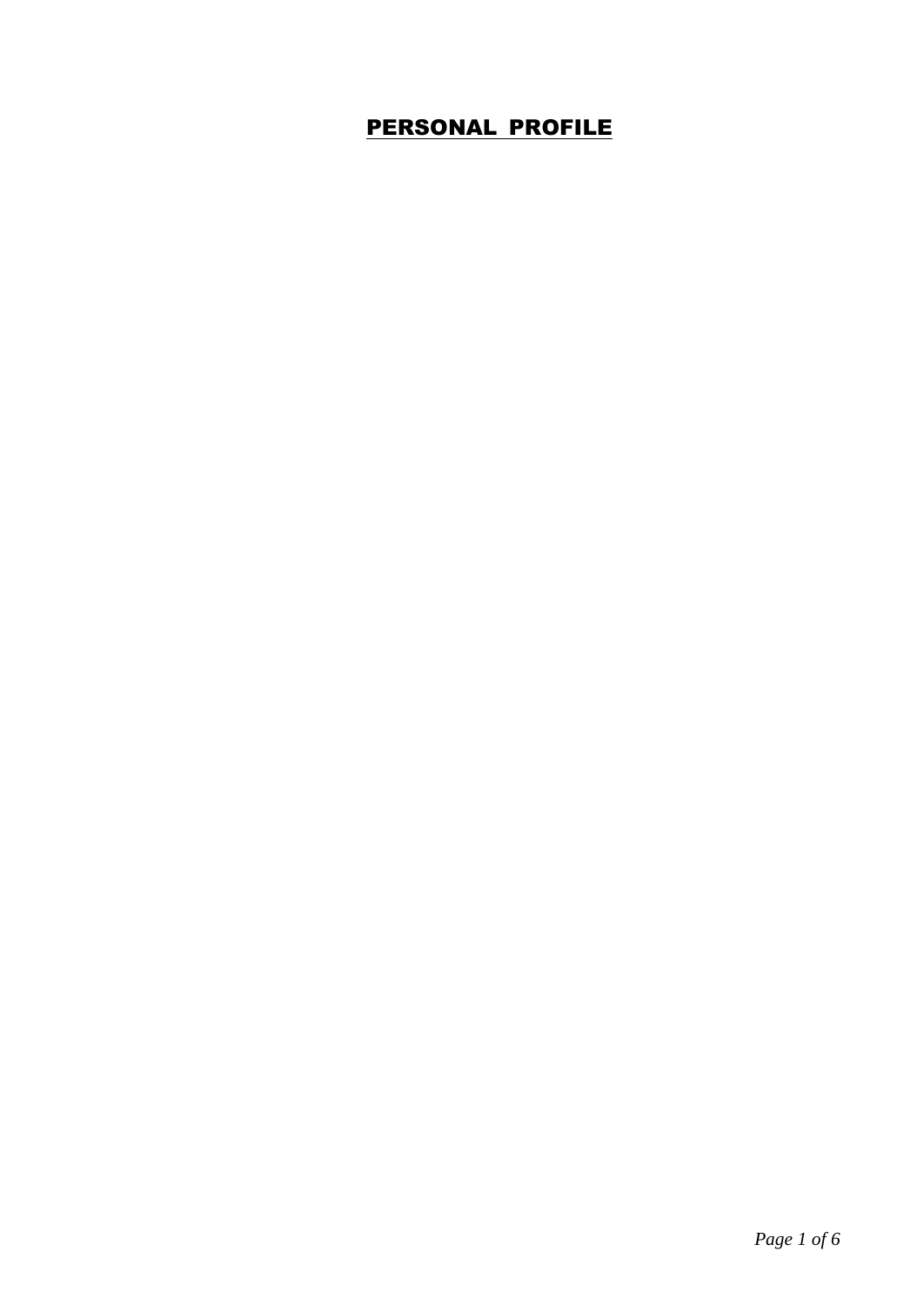| <b>Personal Information:</b>                                             |                                                                 |                                        |                     |  |  |
|--------------------------------------------------------------------------|-----------------------------------------------------------------|----------------------------------------|---------------------|--|--|
|                                                                          | <b>Name</b>                                                     | Alka Maruti kachare                    |                     |  |  |
| Department:                                                              |                                                                 | <b>Economics</b>                       |                     |  |  |
| <b>Present Designation:</b>                                              |                                                                 | <b>Assistant professor</b>             |                     |  |  |
| <b>Date of Appointment:</b>                                              |                                                                 | 1 July 2018                            |                     |  |  |
| D. O. B.                                                                 |                                                                 | 24/6/1994                              |                     |  |  |
| <b>Address (Residential):</b>                                            |                                                                 | Datt Mandir kachare mala peth Islampur |                     |  |  |
| <b>Email Address</b>                                                     |                                                                 | alkakachare6@gmail.com                 |                     |  |  |
| <b>Telephone</b><br>$No.$ :                                              |                                                                 | 8390259009                             |                     |  |  |
|                                                                          | <b>Academic Qualifications:</b>                                 | <b>MA ECONOMICS</b>                    |                     |  |  |
| <b>Teaching Experience:</b><br>4 Years<br>2. PG:<br>1. UG:<br>3<br>Years |                                                                 |                                        |                     |  |  |
|                                                                          | <b>Recognition as a PG Teacher:</b>                             | provide ref. of university letter      |                     |  |  |
|                                                                          | Recognition as a M. Phil/Ph. D. Guide :                         | provide ref. of university letter      |                     |  |  |
| <b>Details of Co-curricular/Research/Training Programmes/Activities</b>  |                                                                 |                                        |                     |  |  |
| Sr.<br>No.                                                               | <b>Particulars</b>                                              |                                        | <b>Total Number</b> |  |  |
| 1                                                                        | No. of Conferences/Seminar Workshop attended                    |                                        |                     |  |  |
| $\mathbf{2}$                                                             | No. of Research Paper Presented in Conferences/Seminar Workshop |                                        |                     |  |  |
| 3                                                                        | No. of Research Paper Published in Journals                     |                                        |                     |  |  |
| 4                                                                        | No. of Research Paper Published in Conference Proceedings       | $\overline{2}$                         |                     |  |  |
| 5                                                                        | No. of Research Paper/Chapter/Unites Published in Books         |                                        |                     |  |  |
| 6                                                                        | <b>No. of Books Published</b>                                   |                                        | $\overline{2}$      |  |  |
| 7                                                                        | <b>Orientation Programmes</b>                                   |                                        |                     |  |  |
| 8                                                                        | <b>Refresher Courses</b>                                        |                                        |                     |  |  |
| 9                                                                        | <b>FDP/ Training Programmes</b>                                 |                                        |                     |  |  |
| <b>Details of Research Papers Published in Research Journals</b>         |                                                                 |                                        |                     |  |  |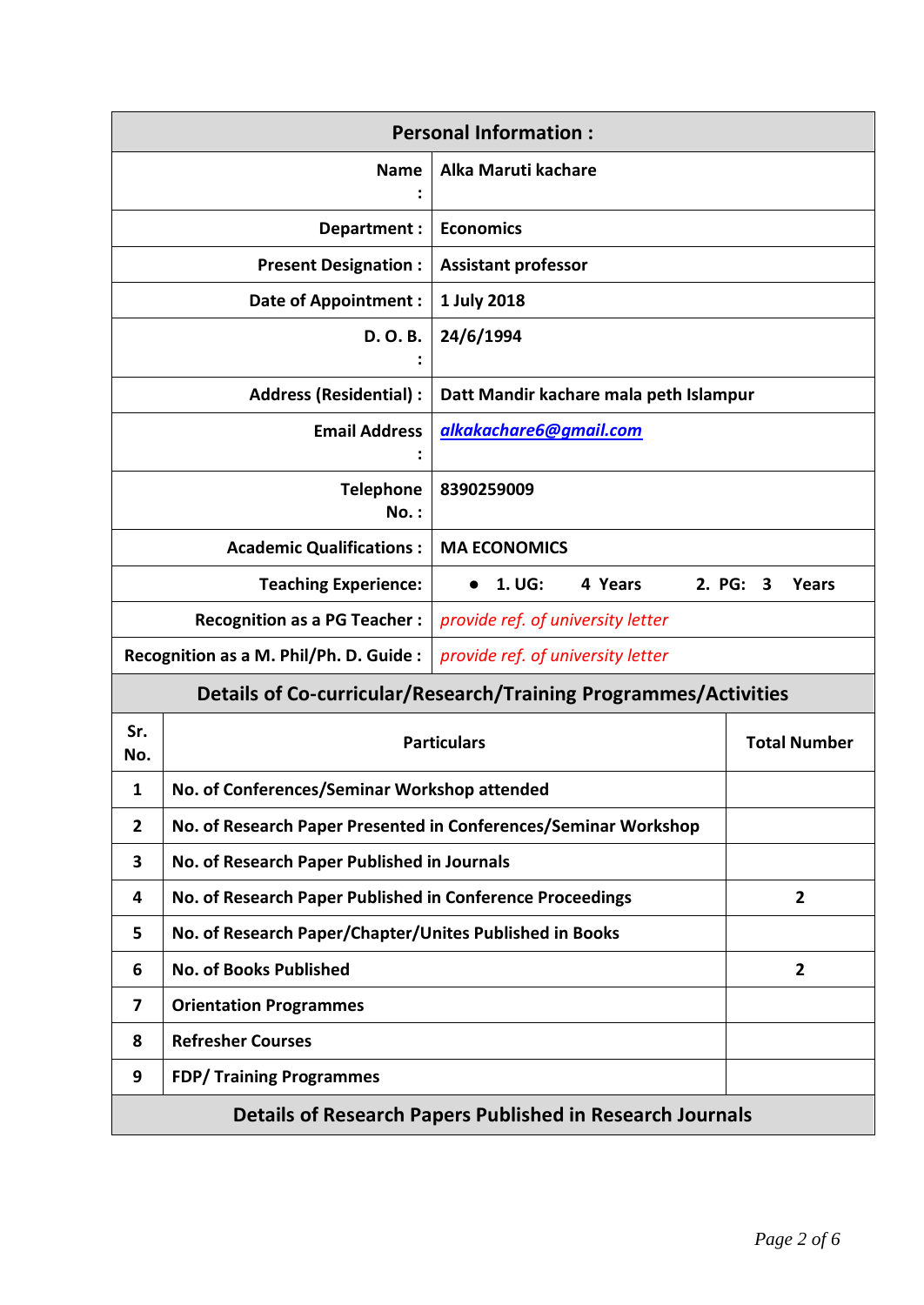| Sr.<br>No.              | Name of the<br>Journal                                                |  | Title of the paper                    | <b>Published</b><br><b>Date</b> |         | <b>ISSN</b>    | Impact<br><b>Factor</b><br>(If any) | If UGC Ref.<br>Journal give<br>No. |
|-------------------------|-----------------------------------------------------------------------|--|---------------------------------------|---------------------------------|---------|----------------|-------------------------------------|------------------------------------|
| $\mathbf{1}$            |                                                                       |  |                                       |                                 |         |                |                                     |                                    |
| $\overline{2}$          |                                                                       |  |                                       |                                 |         |                |                                     |                                    |
| 3                       |                                                                       |  |                                       |                                 |         |                |                                     |                                    |
| 4                       |                                                                       |  |                                       |                                 |         |                |                                     |                                    |
| 5                       |                                                                       |  |                                       |                                 |         |                |                                     |                                    |
| 6                       |                                                                       |  |                                       |                                 |         |                |                                     |                                    |
| $\overline{\mathbf{z}}$ |                                                                       |  |                                       |                                 |         |                |                                     |                                    |
| 8                       |                                                                       |  |                                       |                                 |         |                |                                     |                                    |
| 9                       |                                                                       |  |                                       |                                 |         |                |                                     |                                    |
| 10                      |                                                                       |  |                                       |                                 |         |                |                                     |                                    |
| 11                      |                                                                       |  |                                       |                                 |         |                |                                     |                                    |
| 12                      |                                                                       |  |                                       |                                 |         |                |                                     |                                    |
| 13                      |                                                                       |  |                                       |                                 |         |                |                                     |                                    |
|                         | <b>Details of Research Papers Published in Conference Proceedings</b> |  |                                       |                                 |         |                |                                     |                                    |
| Sr.<br>No.              | Name Of Seminar /                                                     |  |                                       |                                 |         | Organizer      | <b>Published</b>                    | <b>ISSN/ISBN</b>                   |
|                         | Conference                                                            |  | Title of the paper                    |                                 |         |                | <b>Date</b>                         |                                    |
| $\mathbf{1}$            | International                                                         |  | Former suicide is a<br>burnig problem |                                 |         | Kamla clg      | 16/2/2019                           | 2278-5655                          |
| $\overline{2}$          | National                                                              |  | As a change of<br>indian culture      |                                 | Akkatai | ramgonda patil | 19/1/2019                           | 2349-638x                          |
| 3                       |                                                                       |  |                                       |                                 |         |                |                                     |                                    |
| 4                       |                                                                       |  |                                       |                                 |         |                |                                     |                                    |
| 5                       |                                                                       |  |                                       |                                 |         |                |                                     |                                    |
| 6                       |                                                                       |  |                                       |                                 |         |                |                                     |                                    |
| 7                       |                                                                       |  |                                       |                                 |         |                |                                     |                                    |
| 8                       |                                                                       |  |                                       |                                 |         |                |                                     |                                    |
| 9                       |                                                                       |  |                                       |                                 |         |                |                                     |                                    |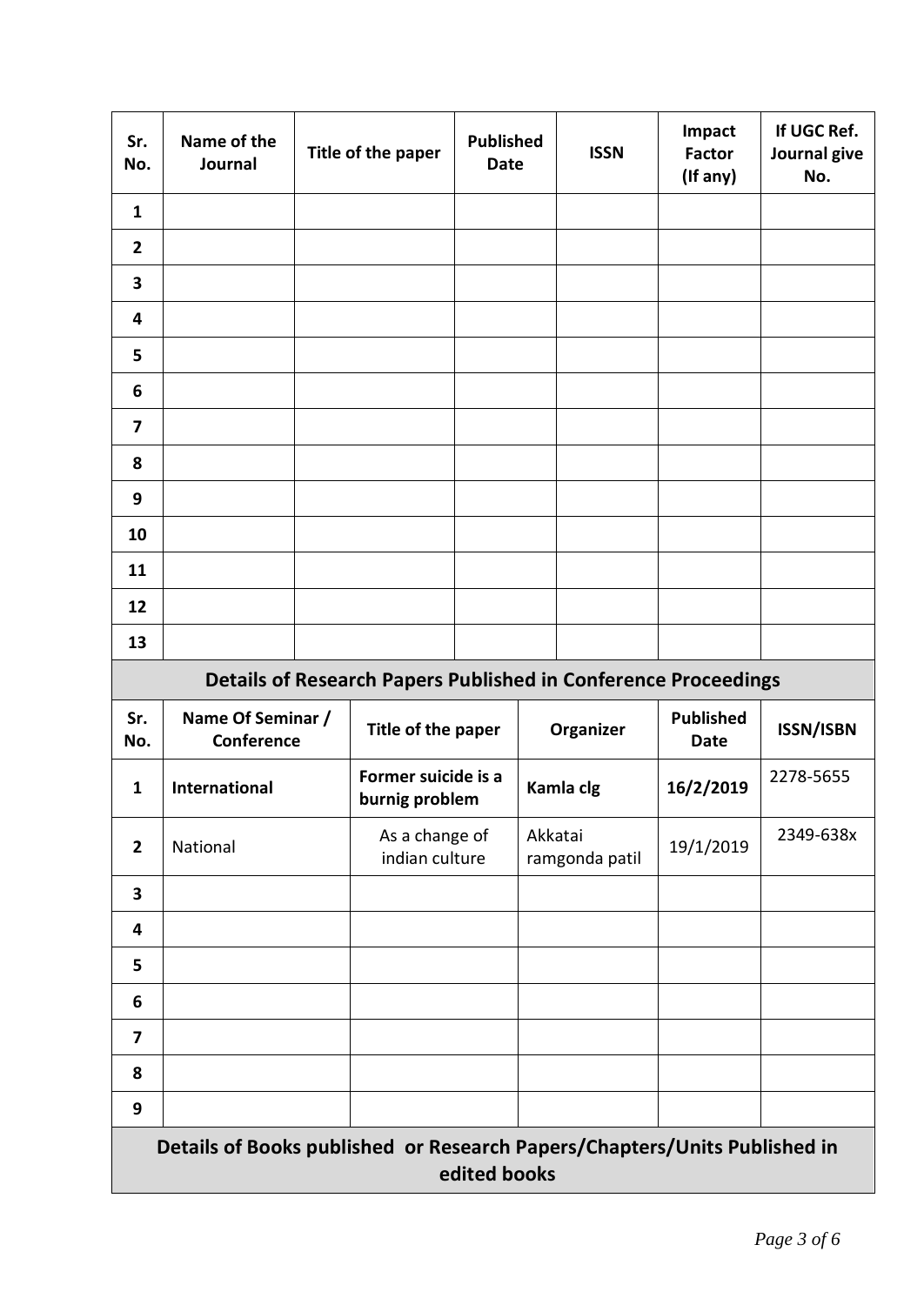| Sr.<br><b>No</b><br>$\bullet$ | Name of the Book                                                               | Title of the<br>Paper/Unit/<br><b>Chapter</b>                 |                   | <b>Editor</b>        | <b>Published</b><br><b>Date</b> | <b>ISBN</b>                   |
|-------------------------------|--------------------------------------------------------------------------------|---------------------------------------------------------------|-------------------|----------------------|---------------------------------|-------------------------------|
| $\mathbf{1}$                  | <b>Shivarth</b>                                                                | <b>Health concept</b><br>importancs                           |                   | Dr.Sanjay<br>thigale | 29/12/201<br>8                  | 978-81-<br>907287-8-2         |
| $\overline{2}$                | Interpretation                                                                 | The role of co-<br>operation in the<br>new economic<br>policy |                   | Dr.B p patil         | 7/8/2019                        | 978-81-<br>938479-3-0         |
| 3                             |                                                                                |                                                               |                   |                      |                                 |                               |
| 4                             |                                                                                |                                                               |                   |                      |                                 |                               |
| 5                             |                                                                                |                                                               |                   |                      |                                 |                               |
| 6                             |                                                                                |                                                               |                   |                      |                                 |                               |
| $\overline{7}$                |                                                                                |                                                               |                   |                      |                                 |                               |
| 8                             |                                                                                |                                                               |                   |                      |                                 |                               |
| 9                             |                                                                                |                                                               |                   |                      |                                 |                               |
|                               | Details of Editor/ Co-author of the Book                                       |                                                               |                   |                      |                                 |                               |
| $\mathbf{1}$                  |                                                                                |                                                               |                   |                      |                                 |                               |
| $\overline{2}$                |                                                                                |                                                               |                   |                      |                                 |                               |
| 3                             |                                                                                |                                                               |                   |                      |                                 |                               |
| 4                             |                                                                                |                                                               |                   |                      |                                 |                               |
|                               | Details of the ongoing/completed Research Project :                            |                                                               |                   |                      |                                 |                               |
| Sr.<br>No.                    | <b>Type</b><br>(Minor/Major                                                    | <b>Title</b>                                                  | <b>Agenc</b><br>y | <b>Period</b>        | Grant<br><b>Mobilize</b><br>d   | <b>Completed</b><br>/ ongoing |
| $\mathbf{1}$                  |                                                                                |                                                               |                   |                      |                                 |                               |
|                               |                                                                                |                                                               |                   |                      |                                 |                               |
|                               |                                                                                |                                                               |                   |                      |                                 |                               |
|                               | Details of Resource Person/Chair Person in Conference/Workshop/ Guest lectures |                                                               |                   |                      |                                 |                               |
| $\mathbf{1}$                  |                                                                                |                                                               |                   |                      |                                 |                               |
| $\mathbf{2}$                  |                                                                                |                                                               |                   |                      |                                 |                               |
| 3                             |                                                                                |                                                               |                   |                      |                                 |                               |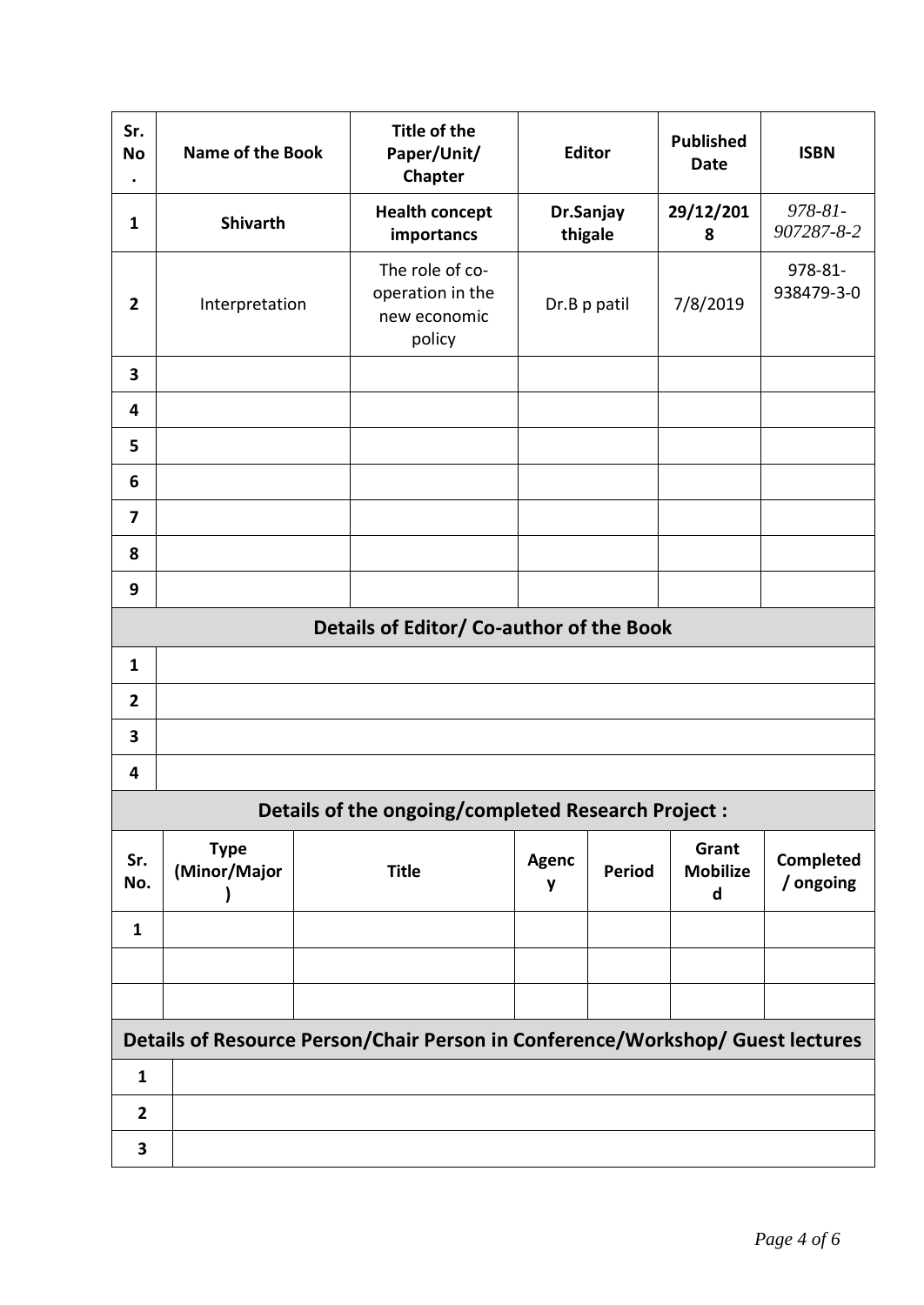| 4              |                                                                                                                                       |
|----------------|---------------------------------------------------------------------------------------------------------------------------------------|
| 5              |                                                                                                                                       |
| 6              |                                                                                                                                       |
|                | Details of Participation in Design of Curriculum / Study Material                                                                     |
| $\mathbf{1}$   |                                                                                                                                       |
| $\overline{2}$ |                                                                                                                                       |
|                | Details of Participation in Extra Curricular / Co-Curricular Activities                                                               |
| $\mathbf{1}$   |                                                                                                                                       |
| $\overline{2}$ |                                                                                                                                       |
| 3              |                                                                                                                                       |
| 4              |                                                                                                                                       |
| 5              |                                                                                                                                       |
| 6              |                                                                                                                                       |
| $\overline{7}$ |                                                                                                                                       |
| 8              |                                                                                                                                       |
| 9              |                                                                                                                                       |
|                | <b>Details of Organization of Conferences/ Workshops</b>                                                                              |
| $\mathbf{1}$   |                                                                                                                                       |
| $\overline{2}$ |                                                                                                                                       |
| 3              |                                                                                                                                       |
| 4              |                                                                                                                                       |
| 5              |                                                                                                                                       |
|                | Membership in profession related committees                                                                                           |
| $\mathbf{1}$   |                                                                                                                                       |
| $\overline{2}$ |                                                                                                                                       |
| 3              |                                                                                                                                       |
| 4              |                                                                                                                                       |
|                | Participation/ Contribution in Innovative Teaching-Learning Methodologies;<br><b>Updating of Subject, Content, Course Improvement</b> |